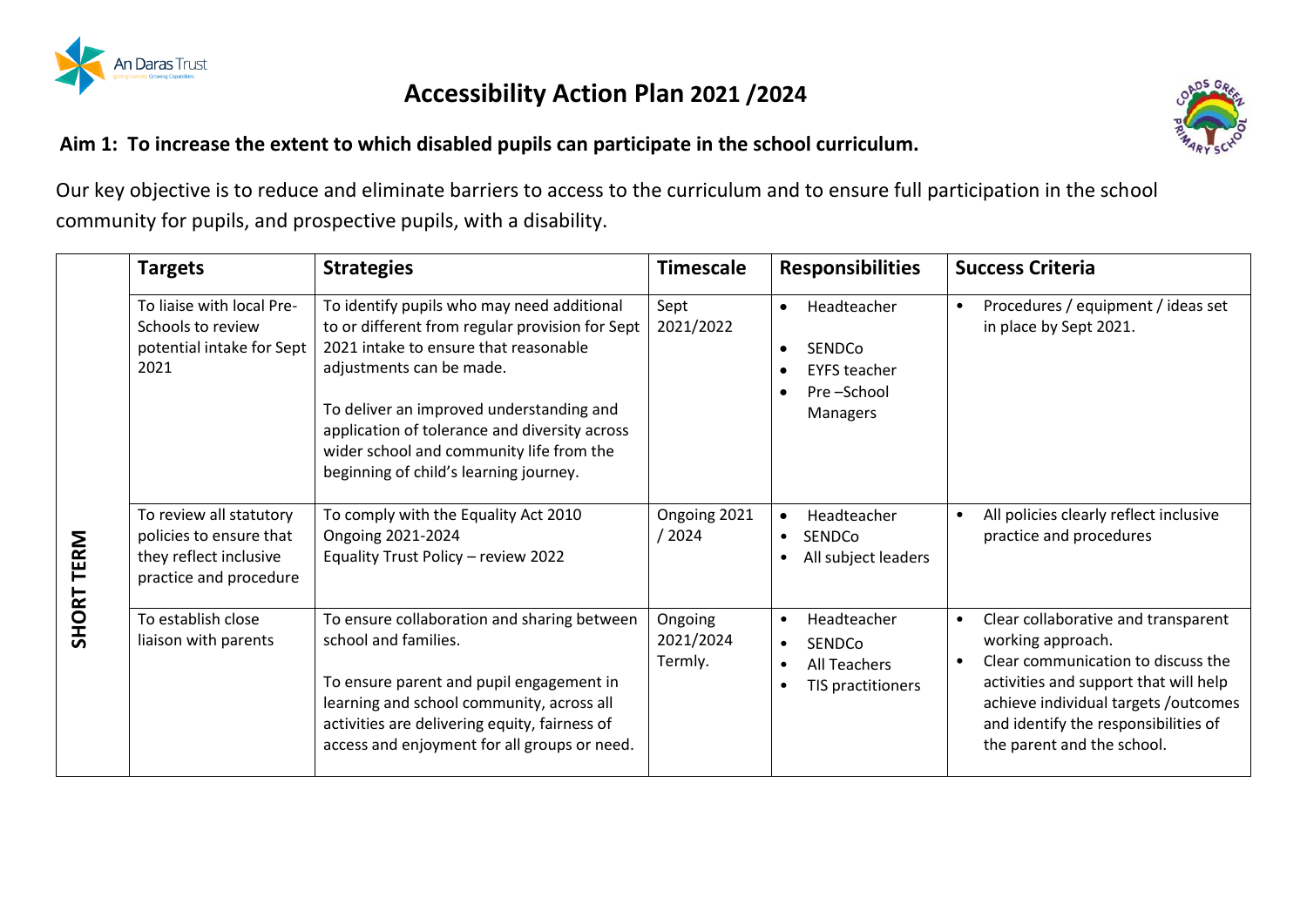| To establish close<br>liaison with outside<br>agencies for pupils with<br>on-going health needs<br>e.g. children with<br>severe asthma, epilepsy<br>or mobility issues. | To ensure collaboration between all key<br>personnel.<br>To deliver a coherent, inclusive curriculum<br>model which supports achievement for all<br>pupils due to effective analysis of race,<br>gender and disability needs, identifying<br>priority trends and pupil group provision<br>needs.                                                                                                                                                                                                                                                              | Ongoing<br>2021/2024 | $\bullet$<br>$\bullet$<br>$\bullet$ | Headteacher<br>SENDCo<br>All teachers / LSAs<br>Outside agencies                                         | $\bullet$ | Clear collaborative and transparent<br>working approach                                                                |
|-------------------------------------------------------------------------------------------------------------------------------------------------------------------------|---------------------------------------------------------------------------------------------------------------------------------------------------------------------------------------------------------------------------------------------------------------------------------------------------------------------------------------------------------------------------------------------------------------------------------------------------------------------------------------------------------------------------------------------------------------|----------------------|-------------------------------------|----------------------------------------------------------------------------------------------------------|-----------|------------------------------------------------------------------------------------------------------------------------|
| To ensure full access to<br>the curriculum for all<br>children                                                                                                          | A differentiated curriculum with alternatives<br>offered so all pupils can achieve the best they<br>can.<br>To use the EYFS framework / Early Learning<br>Goals to track individual pupil levels of<br>development.<br>The use of Pre-Key Stage Standards to<br>support and meet their duties in supporting<br>pupils who are working below the level of the<br>national curriculum and who are not engaged<br>in subject-specific study.<br>A range of support staff including trained<br>teaching assistants e.g. speech and language,<br>TIS practitioners | Ongoing              | $\bullet$<br>$\bullet$              | Headteacher<br>SENDCo<br><b>Teachers</b><br>TA's<br>TIS practitioners<br>Outside agencies<br>as required | $\bullet$ | Advice taken and strategies evident<br>in classroom practice<br>All children supported and accessing<br>the curriculum |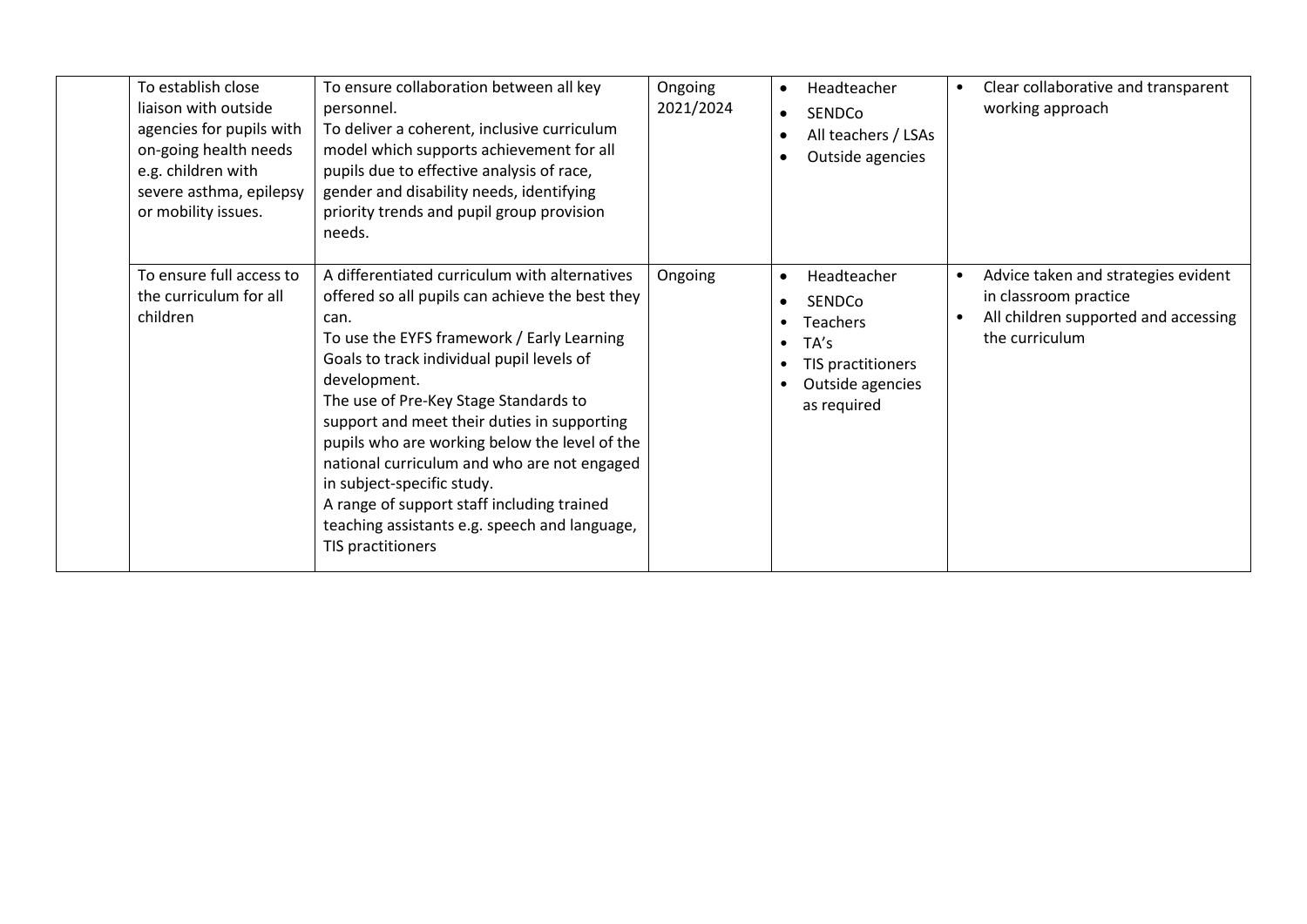|             | To finely review<br>attainment of all SEN<br>pupils                                                                                                                                                                                                                             | To use the EYFS framework / Early Learning<br>Goals to track individual pupil levels of<br>development.<br>The use of Pre-Key Stage Standards to<br>support and meet their duties in supporting<br>pupils who are working below the level of the<br>national curriculum and who are not engaged<br>in subject-specific study.<br>Assessment of pupils' progress and<br>development regularly throughout the year.                                                                                                                                                                                      | Termly              | Executive Head /<br>$\bullet$<br>Head of School<br><b>SLT</b><br>$\bullet$<br>Class teachers<br>$\bullet$<br>SENDCo<br>$\bullet$<br>Parents/Carers<br>$\bullet$ | Progress made towards targets /<br>$\bullet$<br>EHCP's and Provision maps as<br>appropriate.<br>Provision mapping shows clear steps<br>$\bullet$<br>and progress made<br>A continuous cycle of 'assess, plan,<br>$\bullet$<br>do and review' to take place, which<br>enables the pupils' achievements<br>and progress to be measured over<br>time<br>The trust promotes consistency and<br>$\bullet$<br>a common language amongst<br>schools and all those working with<br>the pupils. |
|-------------|---------------------------------------------------------------------------------------------------------------------------------------------------------------------------------------------------------------------------------------------------------------------------------|--------------------------------------------------------------------------------------------------------------------------------------------------------------------------------------------------------------------------------------------------------------------------------------------------------------------------------------------------------------------------------------------------------------------------------------------------------------------------------------------------------------------------------------------------------------------------------------------------------|---------------------|-----------------------------------------------------------------------------------------------------------------------------------------------------------------|----------------------------------------------------------------------------------------------------------------------------------------------------------------------------------------------------------------------------------------------------------------------------------------------------------------------------------------------------------------------------------------------------------------------------------------------------------------------------------------|
|             | To monitor attainment<br>of more able pupils<br>working at GDS                                                                                                                                                                                                                  | Appropriate differentiation to extend GDS<br>learners                                                                                                                                                                                                                                                                                                                                                                                                                                                                                                                                                  | Ongoing<br>Annually | Headteacher<br>$\bullet$<br>Class teachers<br>$\bullet$<br>SENDCo<br>$\bullet$                                                                                  | GDS pupils making proportionate<br>$\bullet$<br>progress.<br>Achieving above average / national<br>$\bullet$<br>results                                                                                                                                                                                                                                                                                                                                                                |
| MEDIUM TERM | To promote the<br>involvement of disabled<br>students in classroom<br>discussions/activities<br>To take account of the<br>variety of learning<br>styles when teaching.<br>To identify the<br>adaptations needed to<br>be made to refer to<br>specialist education<br>providers. | Within the Curriculum, the school aims to<br>provide full access to all aspects of the<br>curriculum by providing (where appropriate)<br>e.g. features such as sticky keys and filter<br>keys to aid disabled users in using a<br>keyboard.<br>Use of alternative means of recording as<br>required to enable disabled pupils to<br>participate successfully in lessons to achieve<br>their potential.<br>Creating positive images of disability within<br>the school environment and resources, so<br>that pupils grow into adults who have some<br>understanding of the needs of disabled<br>people. | Ongoing             | Headteacher<br>$\bullet$<br>Whole school<br>$\bullet$<br>approach and<br>school expectation<br>of equality for all                                              | Variety of learning styles and multi-<br>$\bullet$<br>sensory activities evident in planning<br>and in the classrooms.<br>Ensuring that the needs of all<br>disabled pupils, parents and staff are<br>represented within the school.<br>Partnership with other schools in the<br>Trust to ensure consistency with<br>moderation and CPD<br>Communication with parents and<br>$\bullet$<br>carers regularly to set clear targets,<br>outcomes and review progress<br>towards them.      |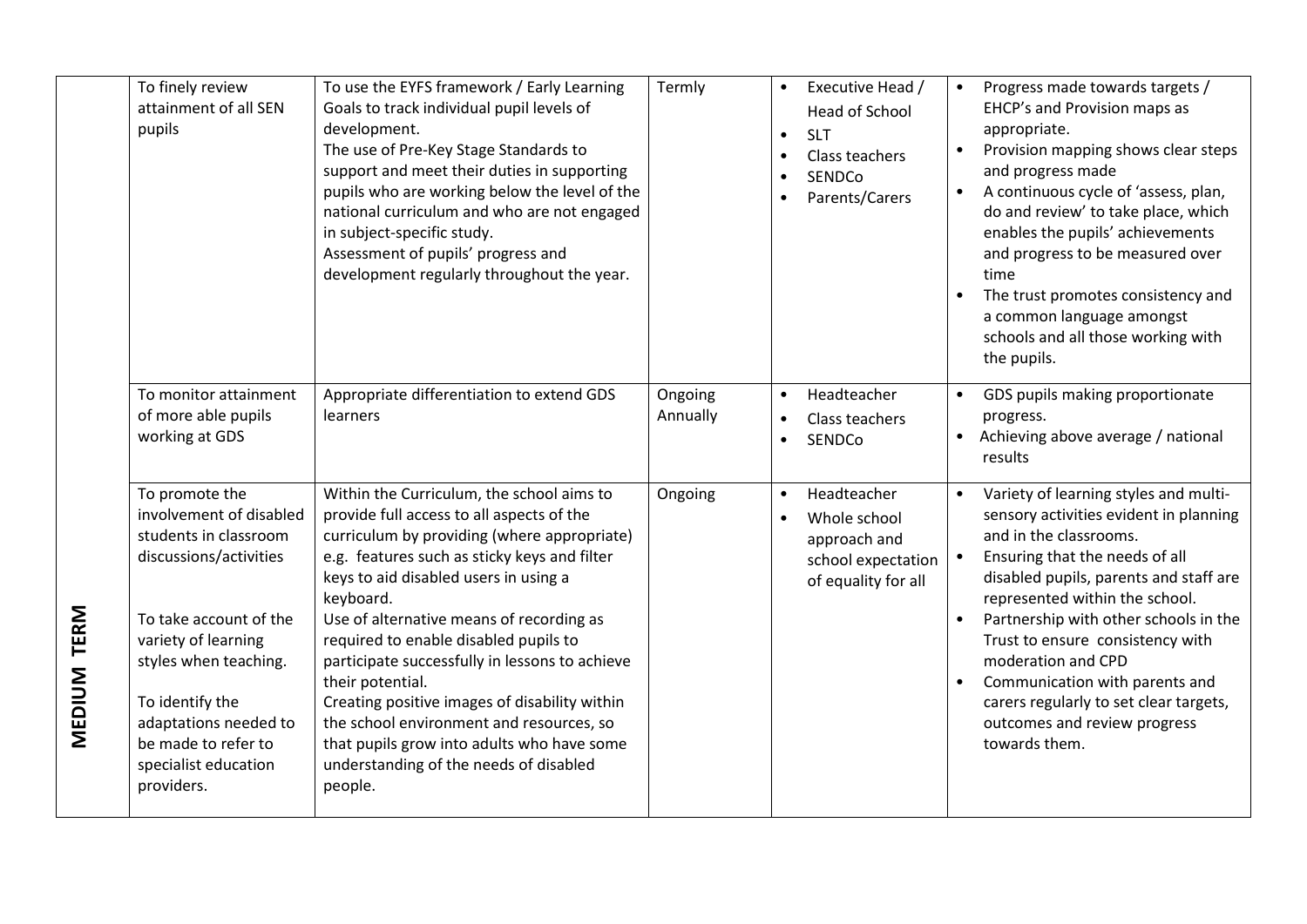|                            | To evaluate and review<br>the above short and<br>medium term targets<br>annually | As above                                                                                              | Annually                                                                | Headteacher<br><b>SENDCo</b><br>$\bullet$<br>Key leads<br>Governors          | All children making good progress.<br>$\bullet$<br>Engagement identifies and<br>celebrates all pupils' progress,<br>including linear and lateral progress,<br>the consolidation and maintenance<br>of knowledge, skills and concepts<br>and the prevention or slowing /<br>decline in pupils' performance. |
|----------------------------|----------------------------------------------------------------------------------|-------------------------------------------------------------------------------------------------------|-------------------------------------------------------------------------|------------------------------------------------------------------------------|------------------------------------------------------------------------------------------------------------------------------------------------------------------------------------------------------------------------------------------------------------------------------------------------------------|
| <b>TERM</b><br><b>LONG</b> | To deliver findings to<br>the Governing Body                                     | <b>Termly Governors meetings</b><br>Regular half-termly meetings with SENDCo /<br><b>SEN Governor</b> | Annually<br><b>Termly SEN</b><br>Governor /<br><b>SENCO</b><br>meetings | Headteacher<br>$\bullet$<br><b>SENCO</b><br>$\bullet$<br><b>SEN Governor</b> | Governors fully informed about SEN<br>$\bullet$<br>provision and progress<br>SEN governor has regular meetings<br>with Executive head / HOS / SENDCo<br>SEN always on meeting agendas                                                                                                                      |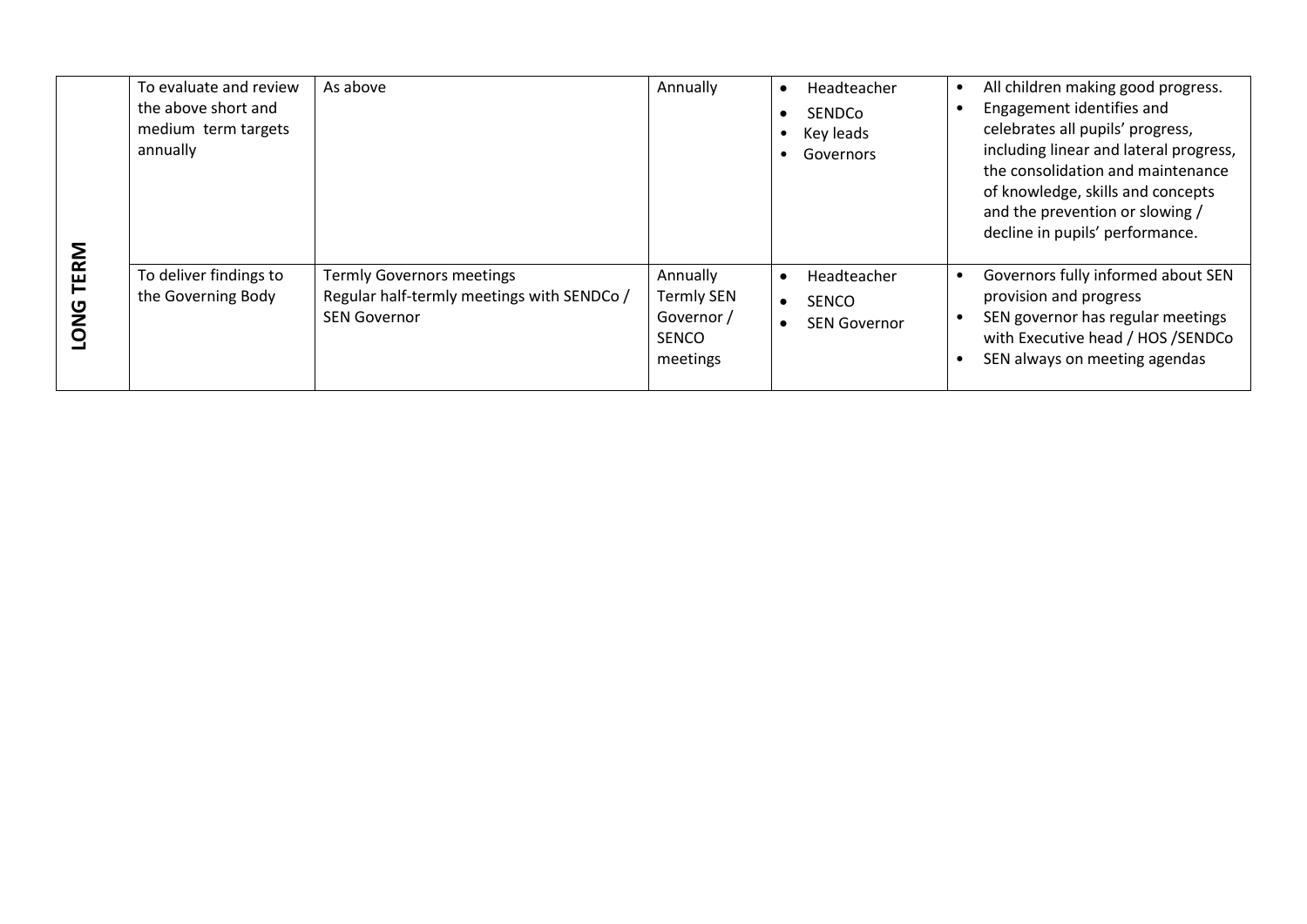## **Aim 2: To improve the physical environment of the school to increase the extent to which disabled pupils can take advantage of education and associated services.**

|                   | <b>Targets</b>                                                                                                             | <b>Strategies</b>                                                                                                                                                                                                                                                                                                                                                                                                                                                                                                                    | <b>Timescale</b> | <b>Responsibilities</b>                       | <b>Success Criteria</b>                                                                        |
|-------------------|----------------------------------------------------------------------------------------------------------------------------|--------------------------------------------------------------------------------------------------------------------------------------------------------------------------------------------------------------------------------------------------------------------------------------------------------------------------------------------------------------------------------------------------------------------------------------------------------------------------------------------------------------------------------------|------------------|-----------------------------------------------|------------------------------------------------------------------------------------------------|
|                   | Improve physical<br>environment of school<br>to enable the majority<br>of pupils' school<br>experiences to be<br>positive. | The school will take account of the needs of<br>pupils, staff and visitors with physical<br>difficulties and sensory impairments when<br>planning and undertaking future<br>improvements and refurbishments of the site<br>and premises, such as improved access,<br>lighting, and colour schemes, and more<br>accessible facilities and fittings. For example:<br>Wheelchair access to Class 1 via ramp<br>Toileting facilities<br>Highlighted steps for visually impaired<br>Secure fencing / gate entry access<br>into the school | Ongoing          | Headteacher<br>SENDCo<br>Cleaner<br>$\bullet$ | Enabling needs to be met where<br>possible depending on school building<br>and site of school. |
| <b>SHORT TERM</b> | Ensure visually<br>stimulating<br>environment for all<br>children                                                          | Displays in classrooms meet needs of pupils'<br>e.g. clearly bordered walls to support those<br>with sensory processing needs. A range of<br>inviting play areas.                                                                                                                                                                                                                                                                                                                                                                    | Ongoing          | Teaching and non-<br>teaching staff           | Engaging and adaptable environment<br>maintained.                                              |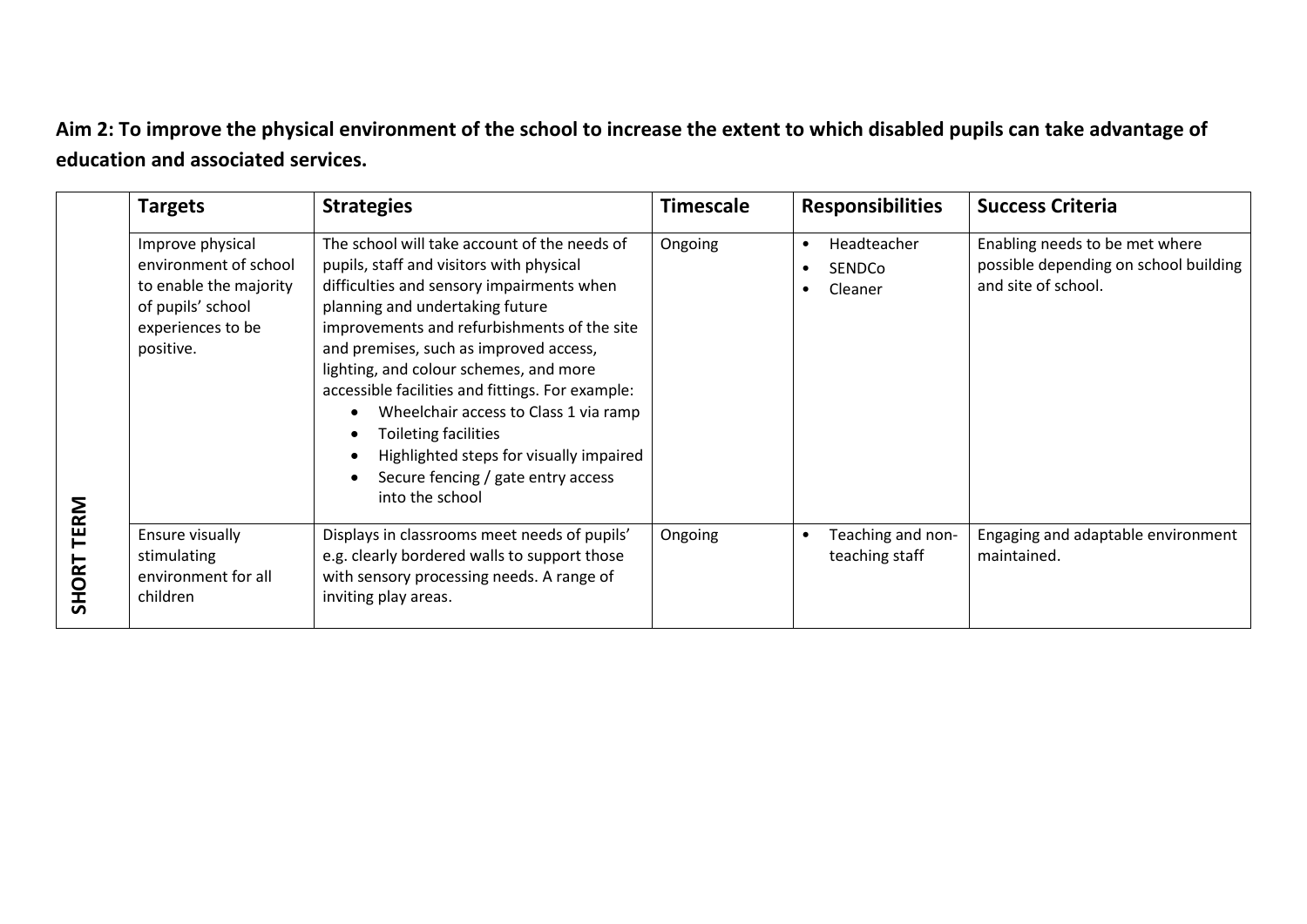|                       | Ensuring all with a<br>disability are able to be<br>involved.                                                 | Create access plans for individual disabled<br>children as part of SEN planning process.<br>Undertake confidential survey of staff and<br>governors to ascertain access needs and<br>make sure they are met in the school and<br>meetings etc.<br>Include questions in the confidential pupil<br>information questionnaire about<br>parents/carers' access needs and ensure they<br>are met in all events. | Ongoing                                                  | $\bullet$<br>$\bullet$<br>$\bullet$              | Headteacher<br>Teaching and non-<br>teaching staff.<br>SENDCo              | Enabling needs to be met where<br>possible.<br>Parents and carers should also be<br>involved in setting out the aspirations<br>and expectations for their child. This<br>dialogue with parents and carers<br>plays an important role in holding<br>schools to account for the education<br>that they provide. |
|-----------------------|---------------------------------------------------------------------------------------------------------------|------------------------------------------------------------------------------------------------------------------------------------------------------------------------------------------------------------------------------------------------------------------------------------------------------------------------------------------------------------------------------------------------------------|----------------------------------------------------------|--------------------------------------------------|----------------------------------------------------------------------------|---------------------------------------------------------------------------------------------------------------------------------------------------------------------------------------------------------------------------------------------------------------------------------------------------------------|
|                       | To ensure that the<br>medical needs of all<br>pupils are met fully<br>within the capability of<br>the school. | To conduct parent interviews, liaise with<br>external agencies, identifying training needs<br>and establish individual protocols where<br>needed.<br>Medical information compiled and accessible<br>for all staff. Medical files updated regularly<br>for all classes.<br>Referrals as required.                                                                                                           | With immediate<br>effect to be<br>constantly<br>reviewed | $\bullet$<br>$\bullet$<br>$\bullet$<br>$\bullet$ | Headteacher<br>SENDCo<br>Safeguarding<br>Officer<br>School nursing<br>team | Medical needs addressed and<br>supported through individual Risk<br>Assessments as needed for visits /<br>residential etc.                                                                                                                                                                                    |
|                       | <b>Ensuring disabled</b><br>parents have every<br>opportunity to be<br>involved                               | Utilise disabled parking spaces for disabled to<br>drop off & collect children.<br>Arrange interpreters from the RNID to<br>communicate with deaf parents if required.<br>Offer a telephone call to explain letters home<br>for some parents who need this.<br>Adopt a more proactive approach to<br>identifying the access requirements of<br>disabled parents.<br>Offer remote meetings via Zoom/Teams   | With immediate<br>effect to be<br>constantly<br>reviewed | $\bullet$<br>$\bullet$<br>$\bullet$              | Headteacher<br>Whole school<br>team<br>SENDCo                              | To ensure that disabled parents are<br>not discriminated against and are<br>encouraged to take active interest<br>and involved in their child's<br>education.                                                                                                                                                 |
| <b>MEDIUM</b><br>TERM | To improve community<br>links                                                                                 | School to continue to have strong links with<br>Trust schools and the wider community.                                                                                                                                                                                                                                                                                                                     | Ongoing                                                  | $\bullet$<br>$\bullet$                           | Headteacher<br>Whole school<br>team                                        | Improved awareness of disabilities /<br>the wider community of Launceston<br>/ Cornwall<br>Improved community cohesion                                                                                                                                                                                        |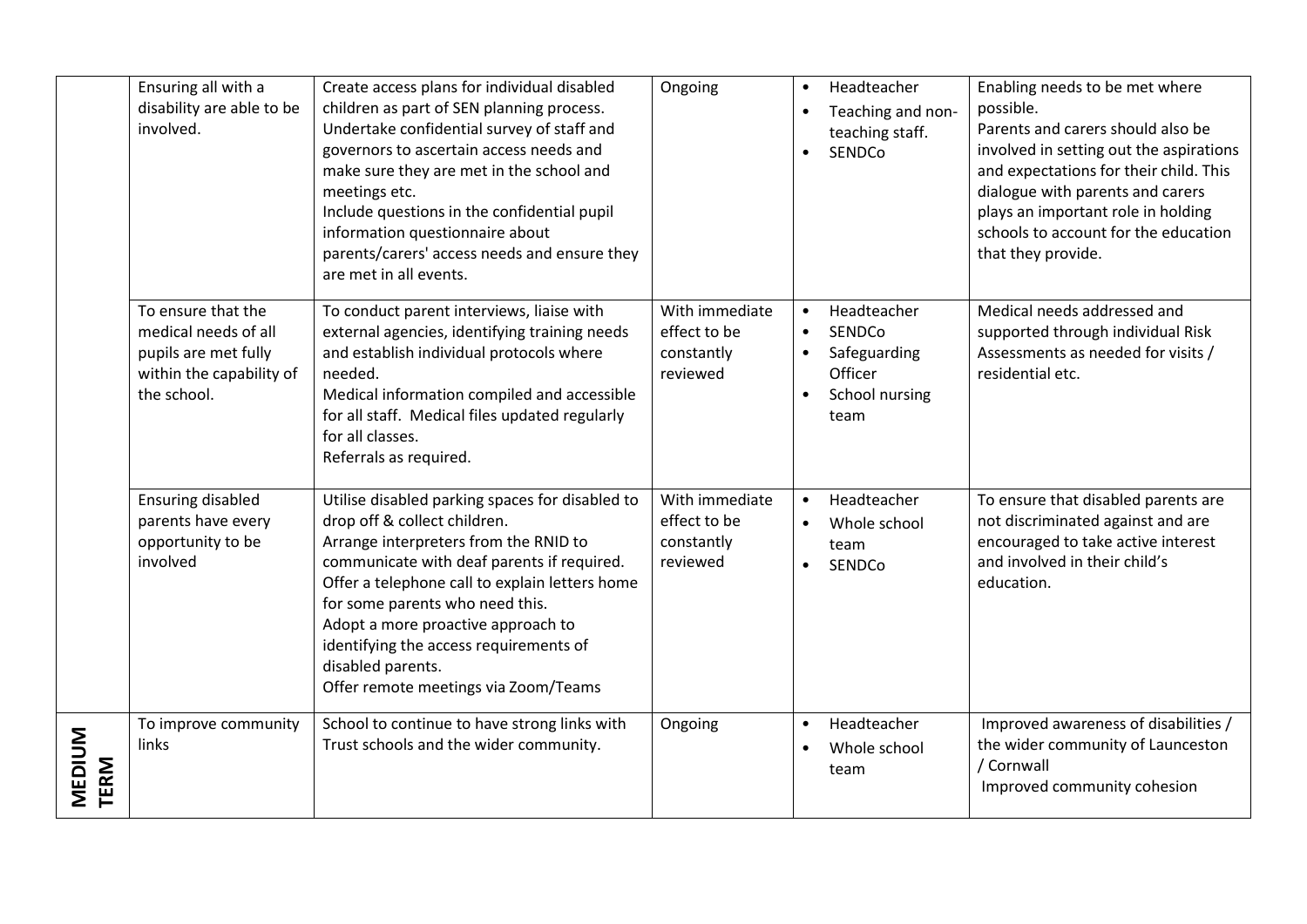| ิ≊ี                                  | Continue to develop<br>playgrounds and<br>facilities                             | Ongoing sourcing of funding opportunities<br>PE premium.                                                                                                                     | Ongoing | Whole school<br>approach<br>PE Lead             | Inclusive child-friendly play areas.             |
|--------------------------------------|----------------------------------------------------------------------------------|------------------------------------------------------------------------------------------------------------------------------------------------------------------------------|---------|-------------------------------------------------|--------------------------------------------------|
| 巴<br>$\frac{0}{2}$<br>$\overline{Q}$ | To ensure car park,<br>roads, paths around<br>school are as safe as<br>possible. | Communication with parents via safety<br>messages /newsletters<br>Gates installed to car park to keep access for<br>staff, external agencies / disabled pupils &<br>parents. | Ongoing | <b>Health and Safety</b><br>Lead<br>Headteacher | No accidents on / outside the school<br>premises |

## **Aim 3: To improve the delivery of information to disabled pupils and parents.**

|            | <b>Targets</b>                                                                              | <b>Strategies</b>                                                                                                                                                                                                                                                                                                                                                              | <b>Timescale</b> | <b>Responsibilities</b>                                                                       | <b>Success Criteria</b>                                        |
|------------|---------------------------------------------------------------------------------------------|--------------------------------------------------------------------------------------------------------------------------------------------------------------------------------------------------------------------------------------------------------------------------------------------------------------------------------------------------------------------------------|------------------|-----------------------------------------------------------------------------------------------|----------------------------------------------------------------|
|            | Parents with a hearing<br>impairment                                                        | As required - Interpreter provided for<br>parents' evenings.                                                                                                                                                                                                                                                                                                                   | Ongoing          | Class teacher<br>$\bullet$<br><b>SENDCo</b><br>$\bullet$                                      | Effective and meaningful two-way<br>communication in place.    |
|            | To ensure all children<br>with ASD have access to<br>the curriculum                         | Regular parental communication as needed.<br>Individualised multi-sensory teaching<br>strategies used for ASD children.<br>Regular staff CPD                                                                                                                                                                                                                                   | Ongoing          | All staff to be<br>$\bullet$<br>aware                                                         | ASD children able to access<br>curriculum.                     |
| SHORT TERM | To enable improved<br>access to written<br>information for pupils,<br>parents and visitors. | Raising awareness of font size and page<br>layouts to support pupils with visual<br>impairments.<br>Coloured overlays and specific coloured<br>exercise books - dyslexic pupils.<br>Auditing the school library to ensure the<br>availability of large font and easy read texts<br>will improve access.<br>Auditing signage around the school to ensure<br>that is accessible. | Ongoing          | Headteacher<br>$\bullet$<br><b>SENDCo</b><br>٠<br>Class teachers<br>Office Staff<br>$\bullet$ | Clear communication and all able to<br>access key information. |